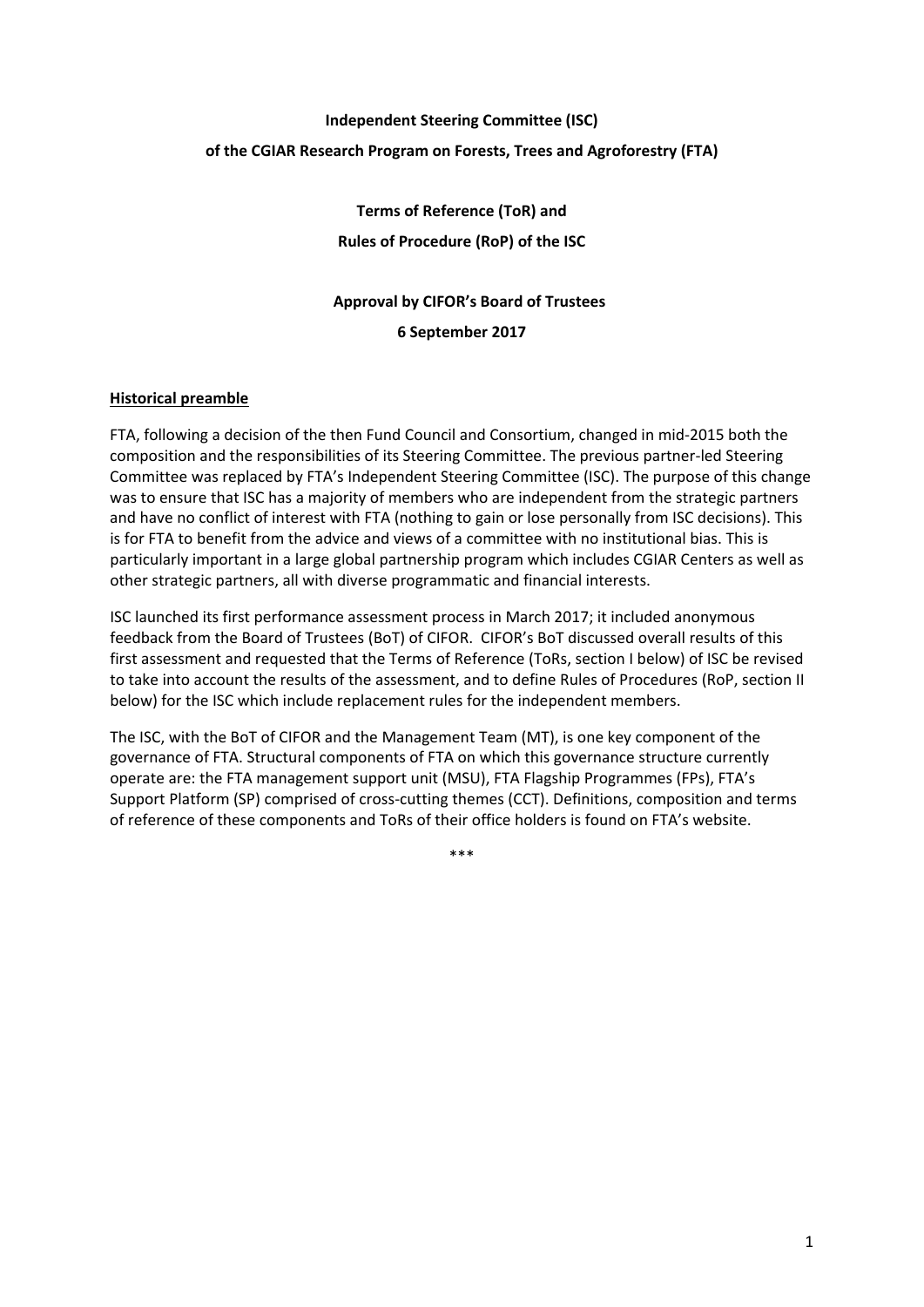The present TORs constitute the mandate given by the CIFOR's Board of Trustees (BoT) to the ISC. Together with the RoPs, they can only be amended by the BoT.

# **ISC Terms of Reference**

## **1. Key functions of ISC and decision making rules**

The ISC is accountable to CIFOR's Board of Trustees (BoT), which retains overall strategic and programmatic responsibility, as well as fiduciary responsibility as to the use of CGIAR and/or other program-level resources. As part of this accountability, ISC's performance and the performance of its Chair are assessed annually through a process managed by CIFOR's Director of Human Resources. Views on the different components of this performance are obtained from each BoT member (and other sources) and analyzed anonymously to identify areas for improvement.

#### 1.1. The ISC has four key functions:

- 1. Strategic programmatic oversight.
- 2. Monitoring FTA's delivery.
- 3. Oversight and strengthening of FTA partnerships.
- 4. Review allocations from CGIAR and/or other program-level resources.

1.2. On key functions 1, 2 and 3 (articles 2.1 to 2.3 below), work and decisions are delegated to the ISC, that reports to the BoT, and that is answerable on follow-up and implementation. On key function 4, ISC emits an annual recommendation for the BoT's consideration**.** 

1.3. Decisions and recommendations of ISC are made by consensus and require a quorum of six, of which four should be independent members. When consensus has not been reached, the Chair of ISC reports on the differing views to the BoT.

1.4. The BoT can ask the ISC to revisit its decisions. In case of conflict between the BoT and ISC about the substance of an ISC decision, the Chair of ISC and the Chair of the BoT decide jointly on the best ways and means to resolve it, and final decision be reported or referred if needed to the BoT.

1.5. Taking into account additional workload and available resources, the BoT can request the ISC to undertake specific tasks within its mandate, and the ISC can request the FTA Director to take necessary actions as a result of its key functions.

1.6. Minutes of ISC meetings are prepared by the FTA Director, approved by the ISC, sent to the BoT Secretary, and posted online.

## **2. ISC's specific responsibilities by key functions**

The ISC:

## **2.1. Strategic programmatic oversight**

2.1.1. Works with the Lead Center DG to design and implement a transparent recruitment process for the FTA Director that is in the best interests of FTA, and assesses annually the performance of the FTA Director, working closely with the Lead Centre DG.

2.1.2. Reviews the rules, criteria and processes for the selection of FP and CCT leaders.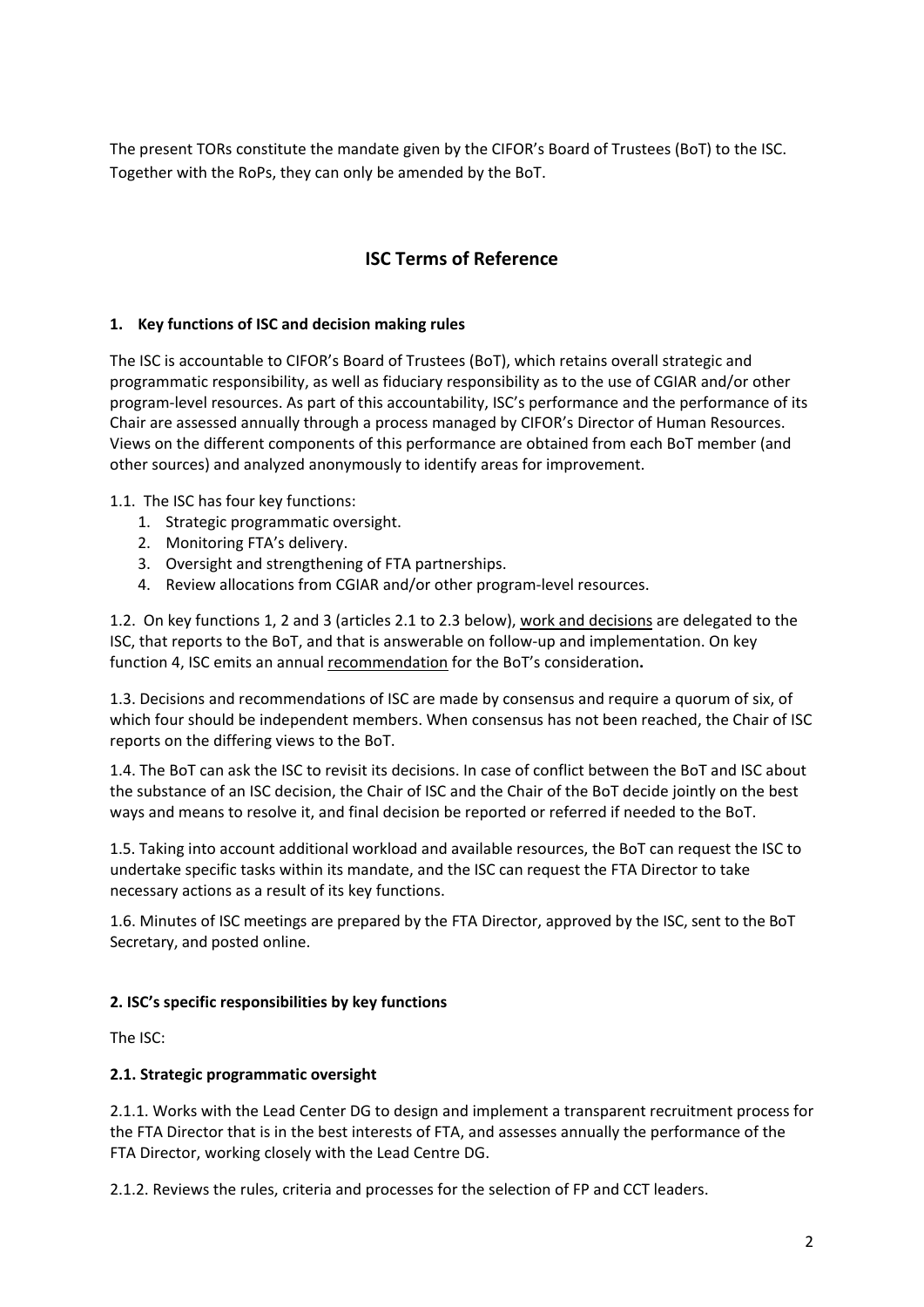2.1.3. Approves strategic priority setting and performance based processes for FTA programming and planning, and oversees their implementation.

2.1.4. Approves the process for inclusion of projects and activities into FTA, ensuring coherence with FTA's strategic directions, and oversees its implementation.

2.1.5. Reviews any multi-year CRP renewal proposal (the next one is expected in 2022), if need be providing inputs/requesting improvements to the document, and thereafter recommends it to the BoT for approval.

2.1.6. Provides guidance to the elaboration by FTA management of contingency plans to manage major risks, including financial uncertainties, in the execution of the POWB.

2.1.7. Ensures that advice and direction from the relevant CGIAR System entities are considered in FTA planning and implementation.

#### **2.2. Monitoring FTA's delivery**

2.2.1. Reviews FTA's Annual Report before publication.

2.2.2. Reviews the performance of FTA Flagship Programmes and participating partners.

2.2.3. Assesses the performance of the FTA Director on an annual basis in close coordination with the DG of CIFOR who is the direct supervisor of the FTA Director for all administrative issues.

2.2.4. Assesses the performance of ISC and its Chair according to a process designed by ISC.

2.2.5. Commissions specific external reviews on the above points, as appropriate.

#### **2.3. Overseeing and strengthening FTA partnerships**

2.3.1. Oversees the development and implementation of the partnership strategy of FTA, including the criteria for selecting FTA strategic partners and engagement rules of FTA's partners.

2.3.2. Makes recommendations to the BoT on modifications of the set of FTA strategic partners, based upon performance review and/or strategic programmatic and impact opportunities.

2.3.3. Recommends modification or termination of a Program Participant Agreement (PPA) if an FTA partner is in breach of its responsibilities.

#### **2.4. Reviewing the FTA POWB and allocations of CGIAR and/or other program-level resources**

2.4.1. Reviews the annual Program of Work and Budget (POWB) prepared by FTA management, if need be requesting improvements and recommends it to the BoT for approval.

2.4.2 Recommends to the BoT, based upon an analysis and a proposal by the Management Team, the yearly internal allocation of CGIAR and/or other program-level funding, resulting from the recommended POWB. The objective pursued is to align program-level resources with the priorities identified through the priority setting process, taking into account, if relevant, the performance of programme components.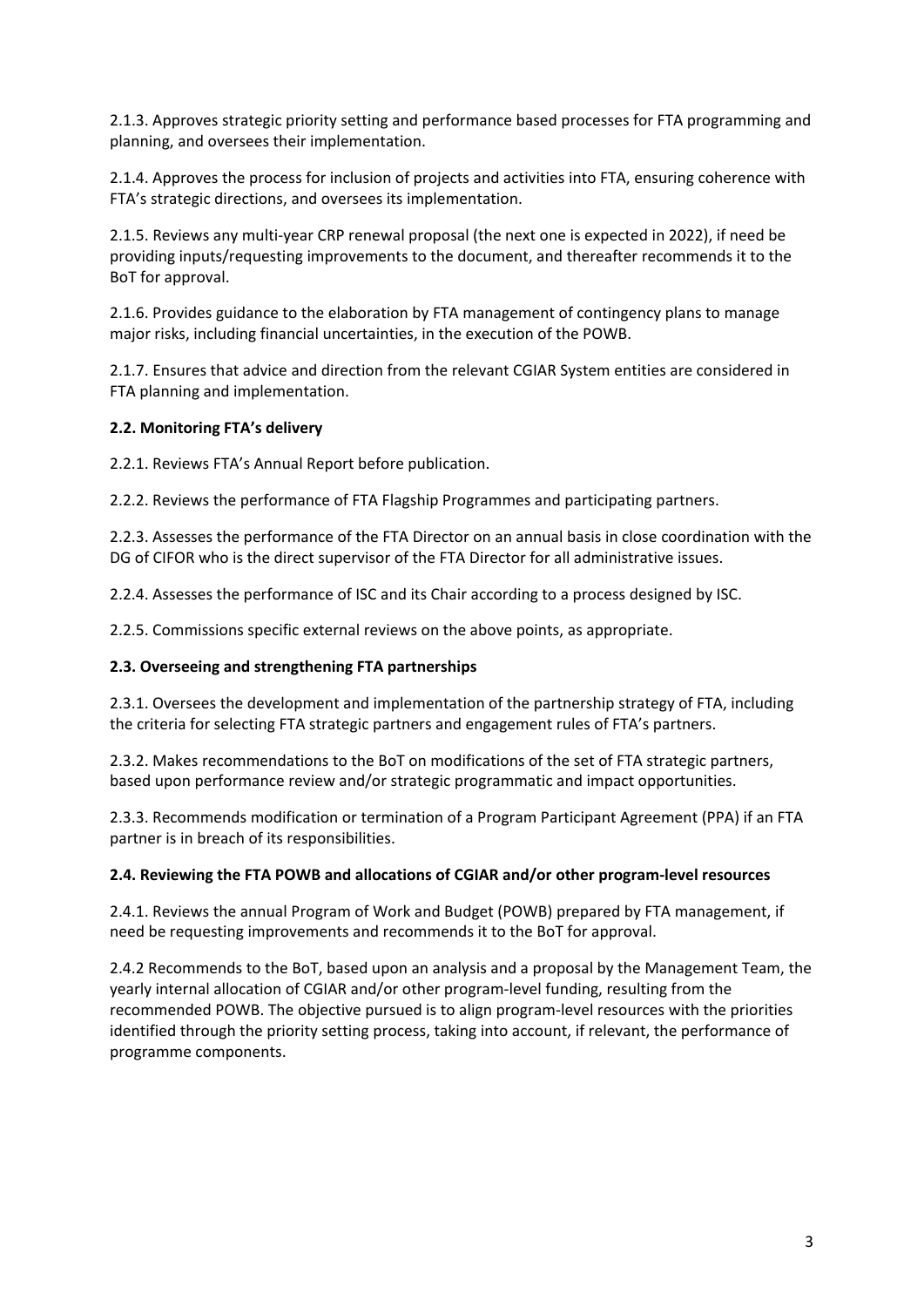# **ISC Rules of Procedure**

# **1. Composition and size of ISC**

1.1. The ISC has a total of nine members.

1.2. Five members are "independent members", appointed by the BoT. They must have no conflict of interest (see section 3). They are selected in their individual capacity and are not representatives of their respective governments, institutions or organizations. Independent ISC members bring recognized, state-of-the-art scientific expertise in fields relevant to FTA, and insights from diverse sectors (such as national agricultural research systems, development agencies, the private sector, civil society, farmer organizations, etc.), and broaden the perspectives and views about FTA.

1.3. Four ISC members represent a specific constituency in FTA. Even though these four members represent various partners in FTA, they are expected to rise above particular and institutional interests in order to further FTA as a global research for development partnership. They include:

- The Lead Center DG, or any representative designated by her/him.
- One representative of the CGIAR centers that are strategic partners of FTA. This person is appointed by its constituency for a period of two years, preferably on a rotating basis amongst the concerned centers.
- One representative of the other strategic partners of FTA. This person is appointed by its constituency for a period of two years, preferably on a rotating basis amongst the concerned strategic partners.
- The FTA Director is ex-officio (non-voting) member and the Executive Secretary during ISC meetings. S/he brings the perspective of the Management Team and of all scientists in the CRP to ISC.

1.4. ISC is led by a Chair selected by the BoT from amongst its five independent members for a threeyear fixed term, renewable once. S/he is responsible for the proper execution of the functions and mandate given to the ISC, and for reporting to CIFOR's BoT about progress in the discharge of all ISC's functions and responsibilities. To that aim, s/he participates at the specific sessions on FTA organized during each BoT meeting. The ISC Chair ensures ISC works harmoniously and effectively, that a culture of trust and team spirit is installed, with honest communication, sharing of information and commitment to collective action.

1.5. The ISC welcomes observers to its meetings, especially from strategic partners, and can call upon resource persons from within or outside the CGIAR for specific questions. Participation of observers (the case being restricted to specific agenda items) is cleared by the ISC Chair prior to the meeting.

1.6. A member absent to a virtual or face-to-face meeting can give his/her power to the ISC Chair.

# **2. Rules of engagement, time commitment, and support**

2.1. ISC normally meets at least once a year face-to-face and as often as necessary by virtual means. Virtual meetings comprise decisions and recommendations which have the same standing as those made during face-to-face meetings.

2.2. ISC members are committed to contribute meaningfully and constructively to the work of ISC. Lack of participation to meetings (be they face-to-face or virtual) or lack of feedback to internal solicitations from the Chair or FTA Director can result in the ISC Chair to recommend to the BoT the replacement of the individual concerned (be they an independent member or a partner representative).

2.3. Expected time commitment for all ISC members, except the Chair, to perform their duties is approximately 10-15 working days per year (including travel time to, and attending meetings).